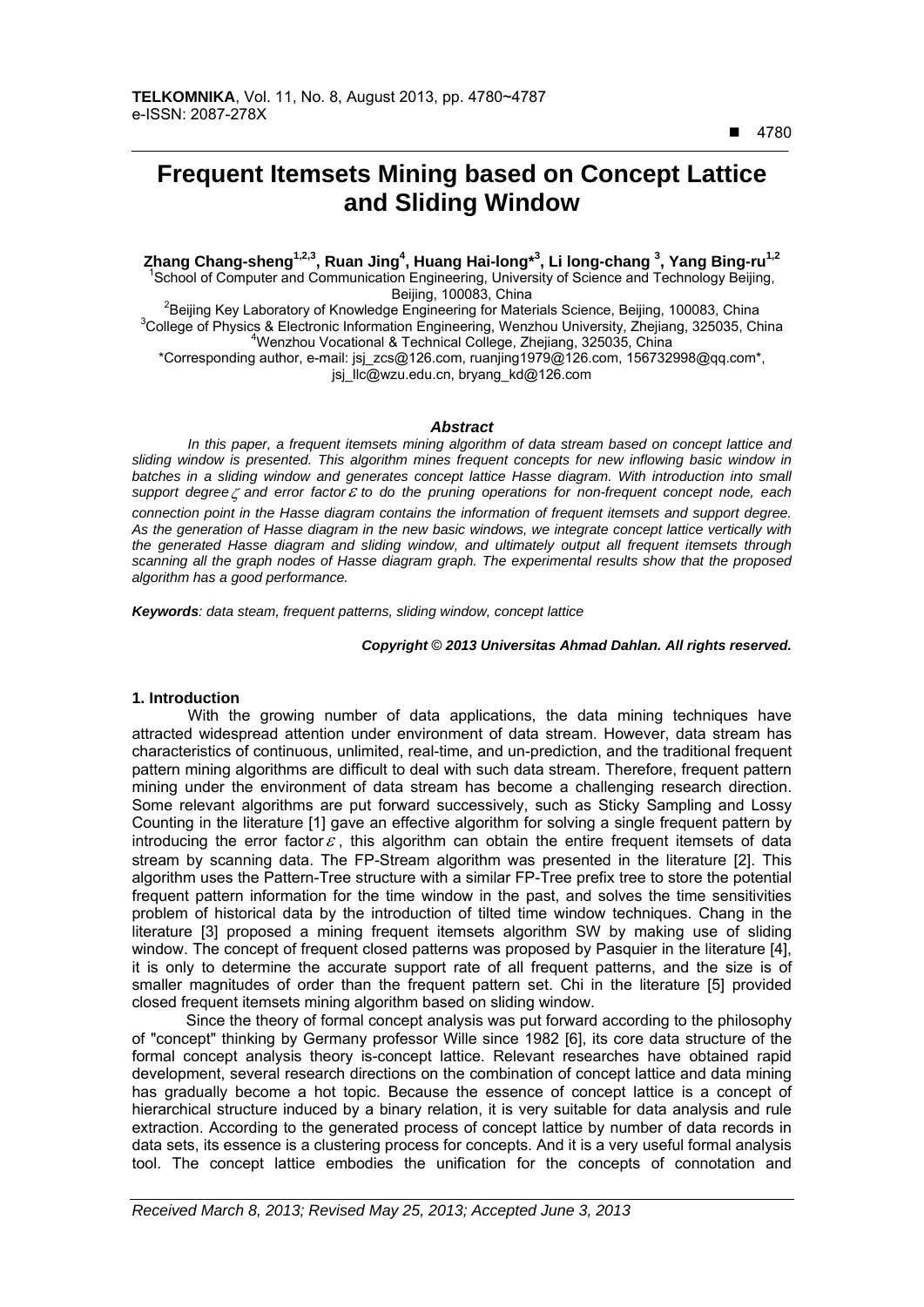denotation, it not only reflects the association between objects and attributes, but also contains the concept relationships between generalization instantiation. Therefore, it is very suitable to find the potential concept and knowledge with combinations with data mining applications.

At present, group of scholars at home and abroad have already studied the combined application of concept analysis and data mining, the main research directions focus on some quick concept lattice algorithms [7, 8], the association rule algorithms based on concept lattice [9, 10], the classification algorithms based on concept lattice [11], the relationships between the concept lattices and rough sets [12, 13], and other aspects.

There are few works about mining frequent itemsets in data stream based on concept lattice by access to domestic and foreign literature. Learn from previous researches on data stream mining and concept lattice, in this paper, we present a new frequent pattern mining algorithm DSCL in data stream based on sliding window and concept lattice. The proposed algorithm makes use of a core data structure concept lattice Hasse diagram in the formal concept analysis theory to store some potential frequent concept in the sliding window, as the sliding window updating and maintaining this structure in real time constantly, we can output the frequent itemsets.

## **2. Related Definitions**

#### **2.1. Sliding Window**

**Definition 1.** Suppose  $I = \{i_1, i_2, \ldots, i_n\}$  be a set of all data items, itemset X is a subset of complete data items I sub-sets  $(X \subseteq I)$ , some items containing k items are k-itemsets. Transaction T is an itemset, data stream can be seen as a continuous arriving transaction sequence DS =  $\{T_1, T_2, ..., T_N\}$ . Let  $T_1$  be the transactions of earliest arrival time in data stream,  $T_N$  be the latest arrival transactions in the data stream.

**Definition 2.** Let w represent the fixed size of basic sliding window, that is, there are only w recent transactions in the basic sliding window. Data stream DS can be segmented according to the number W, each w transactions correspond to as a sub-sequence data stream, that the corresponding size (or width) of the basic sliding window is **w**. The current basic sliding window is represented as:  $\sin{\frac{1}{2}}$ ,  $\sin{\frac{1}{2}}$ ,..., T<sub>w</sub>}, where *sw* indicates the basic sliding window, i is the current window number of the window (i.e., the i-th basic window). The sliding window SW consists of a continuous series of basic window  $sw_i$  which denotes as  $sw_1$ ,  $sw_2$ ,...,  $sw_k$ , sliding window contains the numbers of the window is the size of the sliding window, denoted by  $|SW| = k.$ 



Figure 1. Sliding Window

**Definition 3.** Given a minimum support threshold  $\zeta$  and error factor  $\varepsilon$ , suppose w denote the width of the sliding window SW, that SW contains number of transactions.  $f_{sw}(A)$ denotes the support count of pattern A in the sliding window SW. For pattern A, if there is  $f_{sw}(A) \geq (\zeta - \varepsilon)w$ , then A is a frequent pattern in the sliding window SW; if there is  $f_{sw}(A) > \varepsilon w$ , then A is a critical frequent pattern in the sliding window SW; if there is  $f_{sw}(A) \leq \varepsilon w$ , then A is a non-frequent pattern in the sliding window SW; for the basic window *sw* also has the same definition as above.

## **2.2. Concept Lattice**

In the formal concept analysis, it can be understood as follows, the extension of a concept C is a set of all objects that belong to the C, the common feature or attribute set of all

*Frequent Itemsets Mining based on Concept Lattice and Sliding Window (Zhang Chang-sheng)*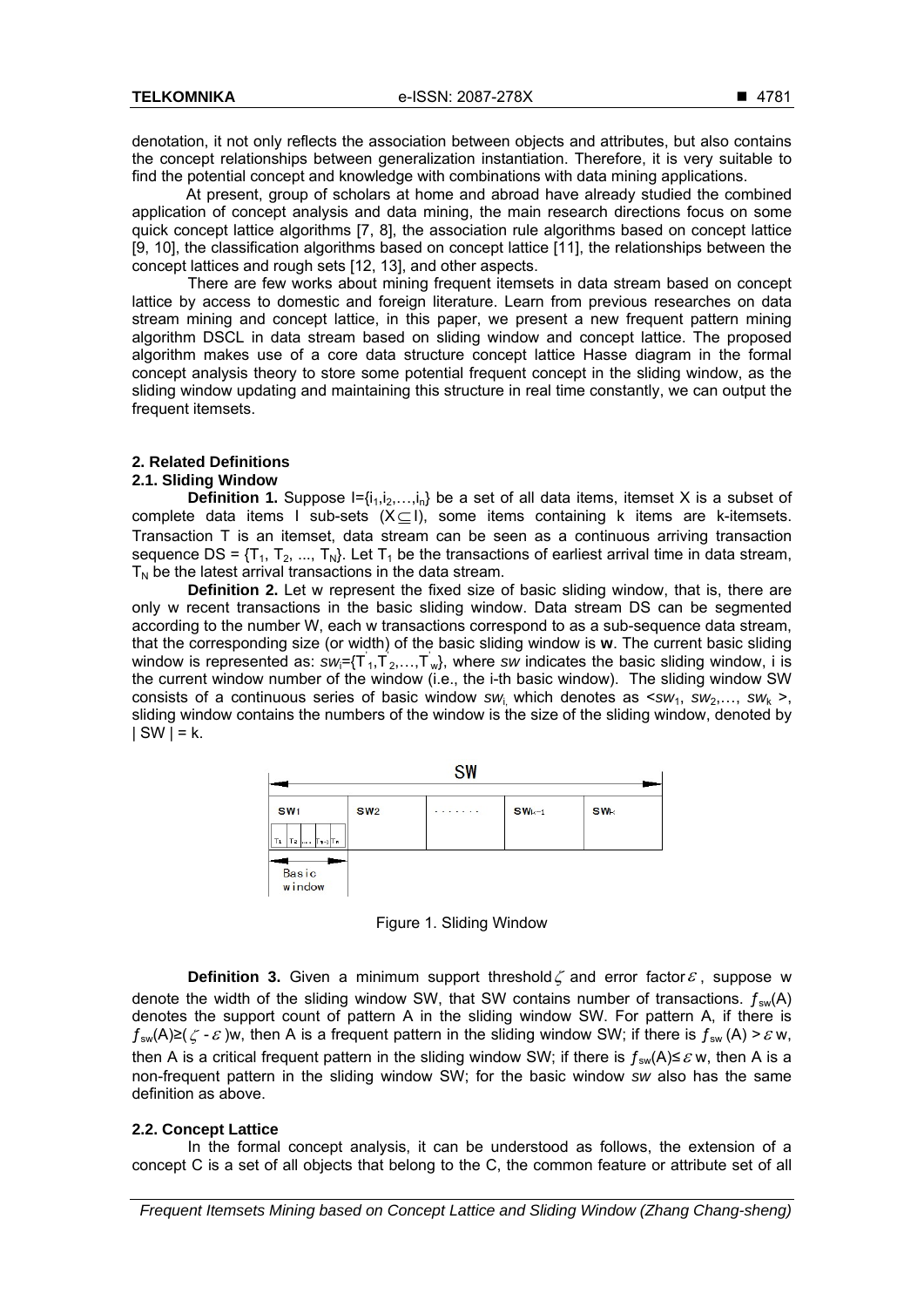these objects is called the connotation of the concept C, and each concept in concept lattice is a set of objects of the greatest common properties. All concepts together with the relationships of generalization/instantiation form the concept lattice. The concept lattice is the core data structure of formal concept analysis theory, the corresponding Hasse diagram realize data visualization.

**Definition 4**: A formal context (Context) is a triple K =(G, M, *I*), where G is a set of objects, M is a set of attributes, *I* is a binary relation between the G and M, i.e.  $I \subseteq G \times M$ , g/m denotes it exists a relationship I.

**Definition 5:** In the formal context K, a binary groups  $(A, B)$  from  $G \times M$  exists the following two properties:

(1) B = f(A), where  $f(A) = \{m : (m \in M) \land (\forall g \in A \subseteq G, g/m)\};$ 

(2) A = $g(B)$ , where  $g(B)=\{g : (g \in G) \wedge (\forall m \in B \subset M, g/m)\}.$ 

In the formal context K, (A, B) is called as a concept, where B is referred to as intent of the concept (Intent), and A is called the extension of the concept (Extent).

**Definition 6**: A partial order relation between the concept nodes is established. Given  $C_1=(A_1, B_1)$  and  $C_2=(A_2, B_2)$ , then  $C_1>C_2 \Leftrightarrow B_1 \subset B_2 \Leftrightarrow A_1 \supset A_2$ , the leading order means C1 is the parent node of C2 or the generalization. If concepts  $C_1=(A_1, B_1)$  and  $C_2=(A_2, B_2)$  satisfy  $A_2 \subset I$ A<sub>1</sub>, and there does not exist the concepts (A,B) such that  $A_2 \subset A \subset A_1$ ; then C1 is called the direct super-concept of C2, C2 is a direct sub concept of C1, referred to as  $(A_1, B_1)>(A_2, B_2)$ . The linear diagram of concept lattice is generated based on the partial order relation, that is Hasse diagram.

**Definition 7**: Given a set of objects G, and a set of attributes M, a binary relation is  $I \subseteq$  $G \times M$  (here (q, m)  $\in I$  is called as "object q has attribute m").

**Definition 8**: For the concept C(X, Y), C<sup>'</sup> (|X|, Y) is quantized by the concept C, and C is the real concept of C. |X| is the cardinality of the epitaxial X, the posed lattice is quantified by quantitative concept, which is quantitative concept lattice.

**Definition 9:** Given concept C(A,B), B∈M; given a threshold minsup∈[0, 1], the support degree of attribute set B in forms background K is  $sup(B) = |(g(B))|/|G|$  (where  $g(b) = {g \in G}$  m∈ B: (g*,*m)∈*I*}), if sup(B)≥minsup, then B is called the frequent attribute set (content), and C is a frequent concept. That if the connotation of concept is frequent, then the connotation is called as the concept of frequent connotation, which is also called as frequent concept,  $\sup(C) = (g(B)/|G| \neq A)/|G| \ge \min \sup$  where | A | is the epitaxial base of concept C, |G| is the total number of transactions in the database D.

## **3. DSCL Algorithm**

### **3.1. The Descriptions of Algorithm**

Algorithm DSCL divides data stream into some data blocks of equal length, each data block is as a basic window *sw*, each window contains the number of transactions w, and k consecutive basic windows are composed of a sliding window SW. The algorithm generates a Hasse diagram after the first window entering into the sliding window, and after each new window entering into the sliding window the new Hasse diagrams are generated, and they merge vertically and reconstruct with previous Hasse diagrams in real-time. After completing the establishment and consolidation of Hasse diagram for basic window and generate new Hasse diagram that are reference to error factor  $\varepsilon$  and the minimum support threshold  $\zeta$  to filter out non-frequent concept (pruning) and to reconstruct the sides of Hasse diagram. The Algorithm just need to handle and store the critical frequent concept set of each basic window, it does not contain non-frequent concept node. Therefore, this algorithm greatly reduces the processing time and the amount of data storage. It consists of four main parts: the initialization of window, the stage of window sliding, the pruning of window Hasse diagram and the merger of window Hasse diagram.

**3.2. Pseudo Codes Algorithm 1**: DSCL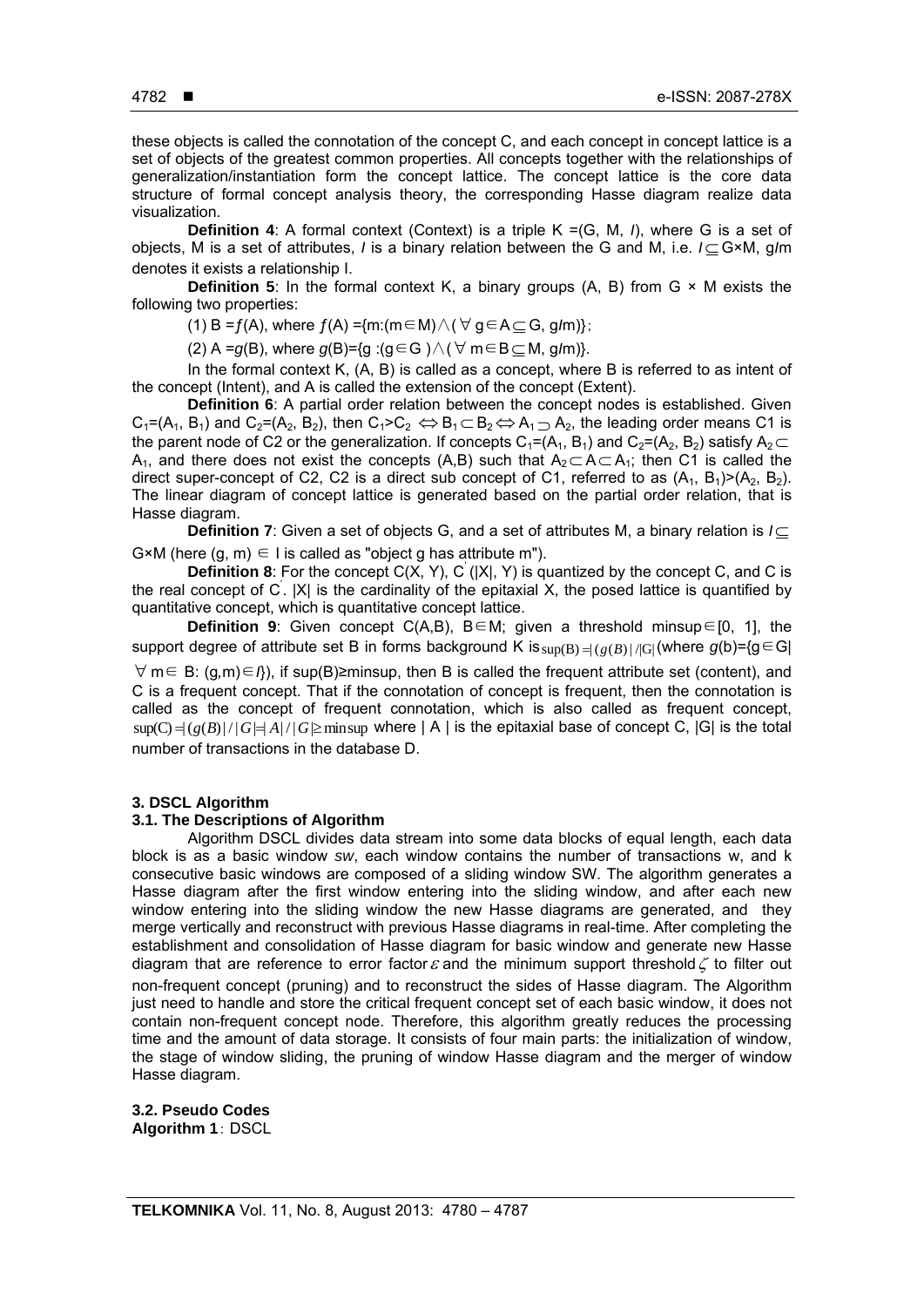**Input:** The basic windows  $sw_1$ ,  $sw_2$ ,  $sw_3$ , ...sw<sub>w</sub>...sw<sub>n</sub> of data stream, the minimum support degree  $\zeta$ , the error factor  $\varepsilon = x \zeta$ , the size of sliding window k, the size of basic window size w. **Output:** the frequent concept lattice Hasse diagram. Step 1:  $i=1$ ; //i is the identification of basic swin=0;  $\ln$  is the count of the current sliding window SW containing basic swig- $\mathcal{E}$  =x  $\zeta$  ;// error factor, x is adjustable minsupw=  $\varepsilon$  w; // The critical support count of basic window minsupk=  $\varepsilon$  k w; // The critical support count of sliding window minsupn=  $\varepsilon$  (n+1) w; // The critical support count of sliding window for n +1 basic windows Hall-i=  $\emptyset$  : //Current Hasse diagram Hall-i is empty Flag=false; // Whether the sliding window is full window Step 2: Input basic sliding window sw<sub>i</sub>, use 0,1 to indicate whether the transaction owns the attribute and generate a formal context matrix. Step 3: sw<sub>i</sub>=>Hasse diagram H<sub>i</sub>; // use the improved algorithm to generate concept lattice in batch swi of Hasse diagram H<sub>i</sub>; DeleteConceptLattice (H<sub>i</sub>, minsupw); // Delete no-frequent concepts Step 4: IF n>=k Flag=true; // Flag=true is full window END IF Step 5: IF Flag =  $=$  false // Flag=true is full window IF  $H_{all-i-1} \neq \phi$  $H_{\text{alt}-i-1}$ +H<sub>i</sub> $=$ > H<sub>all-i</sub>;// call the improved vertical integration of concept lattice algorithm to combine and generate the Hasse diagram Hall-i Let Minsupn=  $\varepsilon \zeta$  (n+1) w; // the support count of the sliding window for current n+1 basic windows DeleteConceptLattice(H<sub>all-i</sub>, minsupn); // Delete no-frequent concepts n=n+1; // Record the number of basic windows entering into the sliding window ELSE IF  $H_{all-i-1} = = \phi$ Let  $H_i = > H_{all-i}$ ; //Initialize  $H_{all-i}$  is  $H_i$ END IF ELSE delete H<sub>i-k</sub> From H<sub>all-i-1</sub>; // Delete Hasse diagram H<sub>i-k</sub> of basic window sw<sub>i-k</sub> in H<sub>all-i-1</sub>  $H_{\text{alt}-i-1}$ +H<sub>i</sub> => H<sub>all-i</sub>; // call the vertical integration of improved concept lattice algorithm to generate the Hasse diagram  $H_{\text{all-i}}$  of combining  $H_i$  and  $H_{\text{all-i-1}}$ DeleteConceptLattice(H<sub>i</sub>, Minsupk); // To delete no-frequent concepts END IF Step 6:  $i=i+1$ , turn to Step 2. // Get the next basic window sw $_{i+1}$ **Algorithm 2**: DeleteConceptLattice (H ,Minsup\_Num) Input: Hasse diagram H of one concept lattice Minimum support count Minsup\_Num Output: Hasse diagram H'. Begin For each  $C \in H$  //C is a node of H If  $sup(C) \leq$  Minsup Num Delete C from H; // Delete no-frequent concepts C from H, do the pruning operation End For For each  $C \in H$ 

Re Add edge C =>H; // Reconstruct side for each concept node End For

END

## **3.3. Instance of Verification**

The preceding 16 transactions in data stream DS determine the formal context K as shown in Table 1, w=4, k = 3,  $\zeta$  = 30%,  $\mathcal{E}$ =0.33 $\zeta$ .

*Frequent Itemsets Mining based on Concept Lattice and Sliding Window (Zhang Chang-sheng)*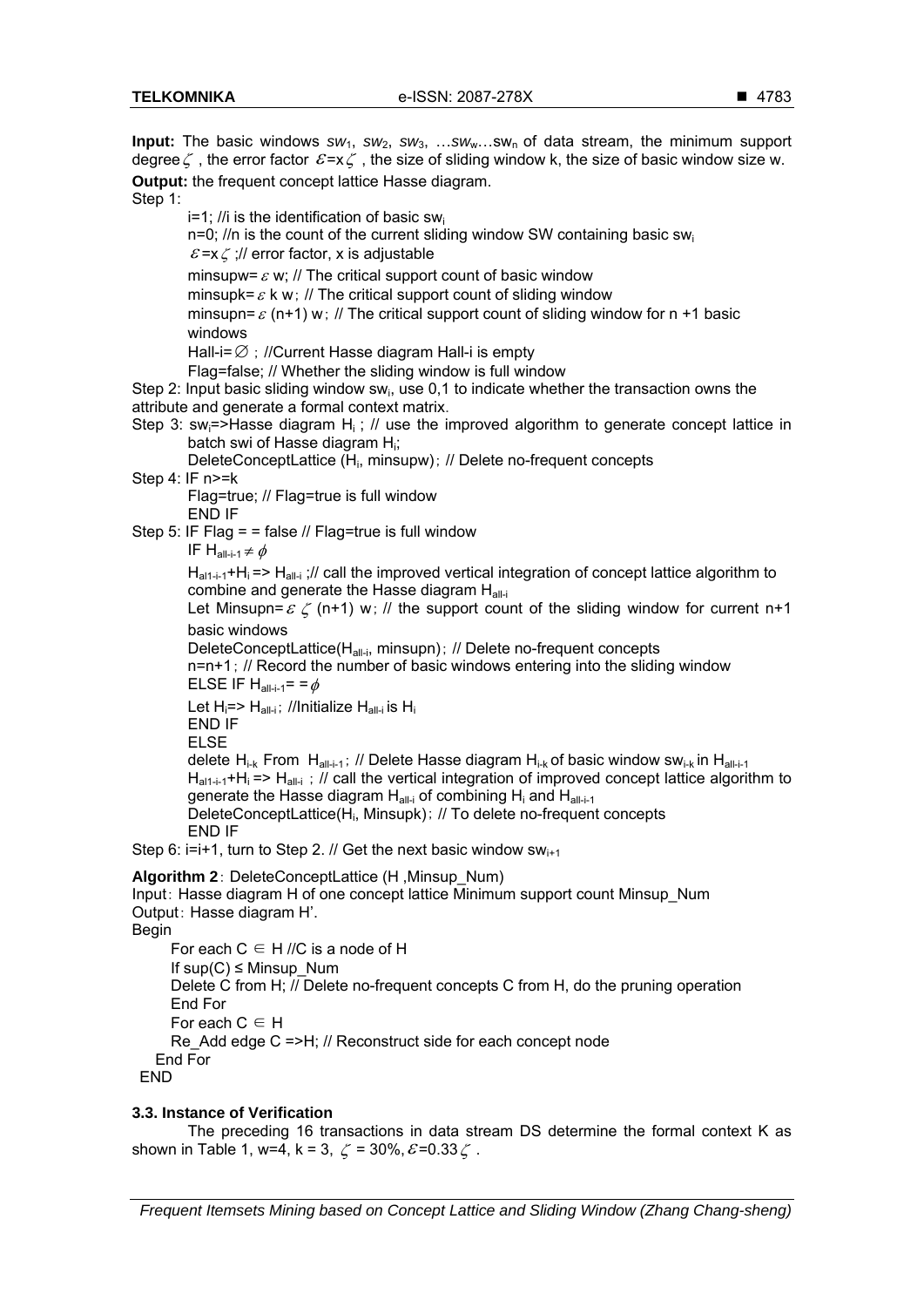| 1. Formal Context<br>Table : |   |   |   |   |   |   |   |    |   |          |   |   |   |   |   |
|------------------------------|---|---|---|---|---|---|---|----|---|----------|---|---|---|---|---|
| ID                           | a | b | c | d | е |   | g | ID | a | b        | c | d | е |   | g |
|                              |   | 0 |   |   | 0 |   | 0 | 9  |   | 1        | 0 |   | 0 |   | 0 |
| 2                            |   |   |   |   | 0 | 1 | 0 | 10 | 1 |          |   |   | 0 | 0 |   |
| 3                            |   | 0 |   | 0 | 0 | 0 | 1 | 11 | 1 |          | 1 | 0 | 0 | 0 | 0 |
| 4                            |   |   | 0 | 0 | 0 | 0 | 1 | 12 | 1 | 0        | 0 | 0 | 0 | 0 |   |
| 5                            |   |   | 0 | 0 | 0 | 0 |   | 13 | 1 |          | 0 | 0 | 0 |   |   |
| 6                            |   |   |   | 0 | 0 | 0 | 1 | 14 | 1 |          | 1 | 0 | 0 | 0 | 0 |
|                              |   | 1 | 0 | 1 | 0 | 1 | 0 | 15 | 1 |          |   | 1 | 0 | 0 | 1 |
| 8                            |   | 0 |   |   | 1 | 0 | 0 | 16 | 1 | $\Omega$ |   |   | 0 |   | 0 |

### **Step 1:**// Initialize parameters

 $i=1$ ; // i is the identification of basic swi

n=0; // The count of basic window containing some basic windows  $\mathcal{E}$ =0.33  $\zeta$  =0.33\*0.3=0.1;// error factor

Minsupw=  $\varepsilon$  w=0.4; // The critical support count of basic window Minsupk=  $\varepsilon$  k w=1.2; // The critical support count of sliding window

Minsupn=  $\varepsilon$  (n+1) w=0.4;// The critical support count of only one basic window

 $H_{all-0} = \phi$ : //current Hasse diagram  $H_{all}$  is empty

Flag=false;//whether the sliding window is full

**Step 2:** The sliding window SW<sub>1</sub> is is empty, which is a non-full window. The inflowing data of the basic window SW<sub>1</sub> is T<sub>1</sub>, T<sub>2</sub>, T<sub>3</sub>, T<sub>4</sub>. We use 0,1 to indicate that the transaction whether has this attribute and generate a formal context matrix, such as the first to fourth row in Table 1. **Step 3:** The improved batch algorithm let sw1 generate Hasse<sub>1</sub> diagram denoted as  $H_1$ , due to Minsupw=0.4, which is less than the minimum support count 1 of the concept nodes in  $H_1$ , and we do not need to call Delete Concept Lattice  $(H_1, Minsupw)$ , the result of this step is shown in Figure 2.



**Step 4:** Due to n=0; thus n>=k does not satisfy, Flag=false, the current sliding window is not a full window.

**Step 5:** Because Flag = false and H<sub>all-0</sub>= =  $\phi$ , thus H<sub>1</sub>=> H<sub>all-1</sub>, the current concept lattice H<sub>all-1</sub> of sliding window, which shown in Figure 3.

**Step 6:**  $i= i +1$ , turn to Step 2, as described above steps, continue to complete the input of *sw*<sub>2</sub> and *sw*3 the results are as follows:

The inflowing data of the basic window  $sw_2$  is  $T_5$ ,  $T_6$ ,  $T_7$ ,  $T_8$ , and the inflowing data of the basic window  $sw_3$  is  $T_{9}$ ,  $T_{10}$ ,  $T_{11}$ ,  $T_{12}$ , such as the fifth to eighth row in Table 1, the ninth to twelfth row in Table 1.

The generated Hasse<sub>2</sub> diagram of  $sw_2$  is denoted by H<sub>2</sub>, as shown in Figure 4; combine H<sub>2</sub> and H<sub>all-1</sub> to generate the H<sub>all-2</sub> shown in Figure 5, because Minsupn=  $\varepsilon$  (1+1) w=0.8 is less than the minimum support count of concept lattice in  $H_{all-2}$  diagram. Thus it does not call Delete Concept Lattice (H<sub>all-2</sub>, Minsupn);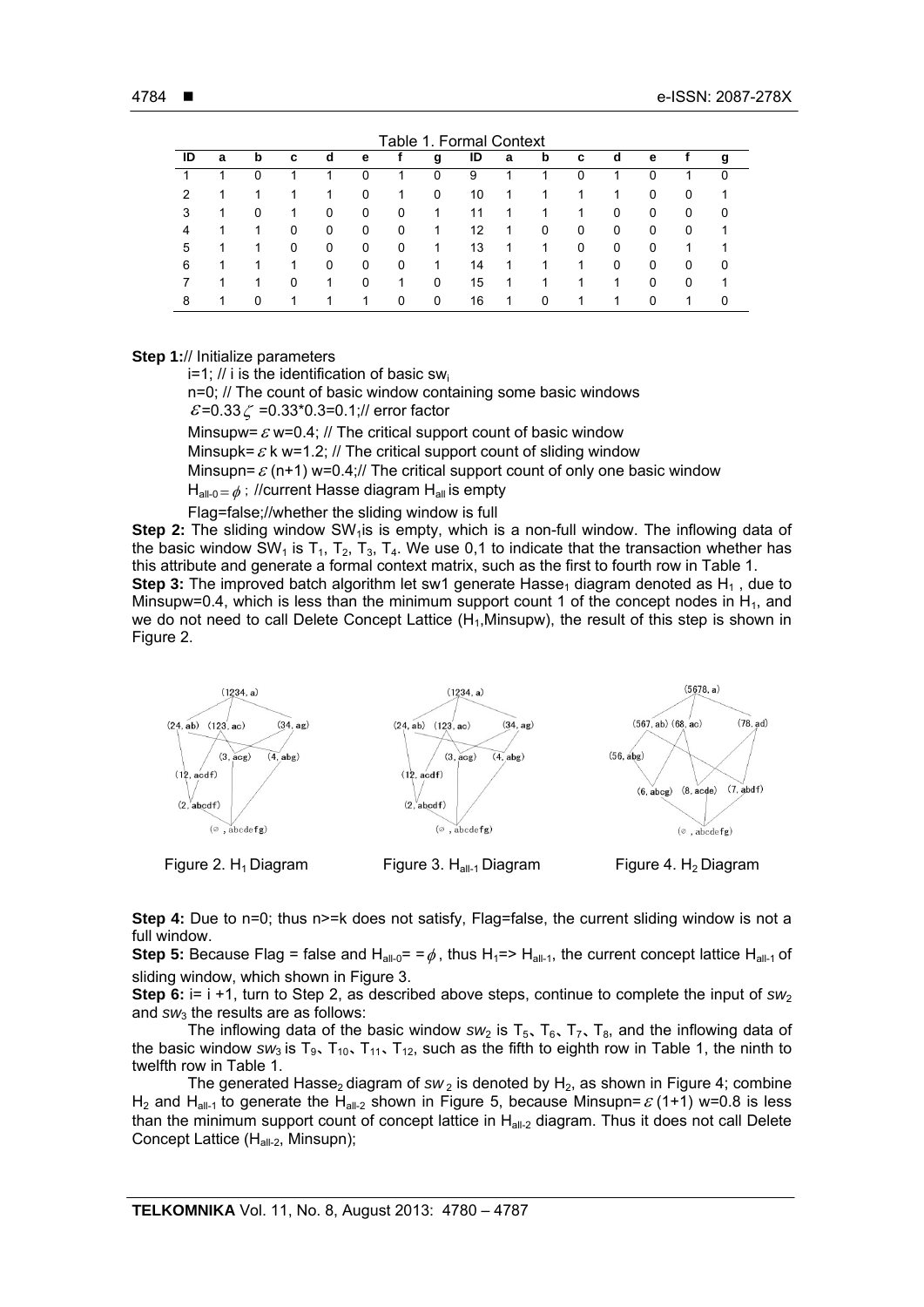The generated Hasse<sub>3</sub> diagram of sw<sub>3</sub> is denoted by H<sub>3</sub>, as shown in Figure 6; combine H<sub>3</sub> and H<sub>all-2</sub> to generate the H<sub>all-3</sub> shown in Figure 7, because Minsupn=  $\varepsilon$  (2+1) w=1.2 is less than the minimum support count of concept lattice in H<sub>all-3</sub> diagram. Thus it does not call DeleteConceptLattice ( $H_{all-3}$ , Minsupn), and delete the concept nodes of non-frequent concept lattice, and generate  $H_{all,3}$  in Figure 8.





Up to this step so far, the number of size of sliding window containing the basic windows, then the sliding window is full.

Step 7:  $i = i + 1$ , Step 2-Step 6 are repeated, continue to complete the input and processing of sw<sub>4</sub>, the results are as follows: the inflowing data of basic window sw<sub>4</sub> is  $T_{13}$ ,  $T_{14}$ ,  $T_{15}$ ,  $T_{16}$ , generate a formal context matrix in the in the 13th to the 16th row shown in Table 1.

The generated Hasse  $H_4$  diagram denoted by  $H_4$ , as shown in Figure 9; and execute to Step 4, since n=k=3, so Flag=true; and then perform Step 5, delete firstly the concept nodes in  $H_1$  from  $H_{all-3}$  and generating  $H_{all-3}$ , as shown in Figure 10. Then, call the improved vertically merging algorithm of concept lattice and combine  $H_4$  and  $H_{all-3}$  to generated Hasse diagram H<sub>all</sub> 4, as shown in Figure 11; and call DeleteConceptLattice (H<sub>i</sub>, Minsupk) to delete non-frequent concept node in H<sub>all-4</sub> and generate H<sub>all-4</sub>, the final result show in Figure 12.



Frequent Itemsets Mining based on Concept Lattice and Sliding Window (Zhang Chang-sheng)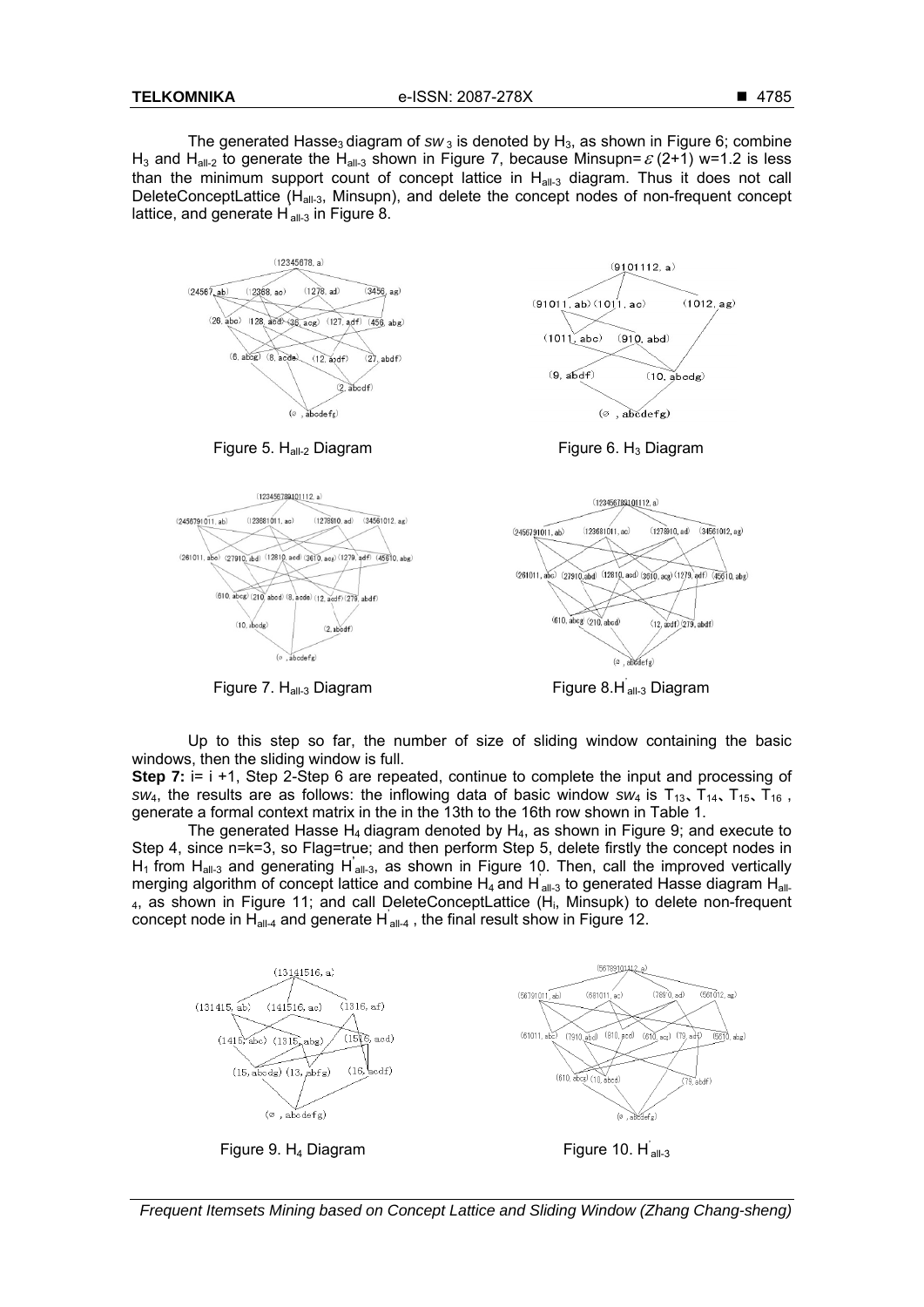

**Step 8:** i= i +1, repeat Step 2-6, and continue to complete the input and processing of  $sw_{5}$ ,  $SW_6, \ldots SW_n$ .

#### 4. Experimental Analysis

Because FP-stream algorithm has good time efficiency, we select the FP-stream as a comparison algorithm. The experimental environment is a Pc machine of Windows Server 2003 operating system, I7 2.0G 64-bit guad-core eight lines into the processor, 8G memory, and the program runs on the JAVA SDK1.4.2 environment. The experiments [14] employ the data set T10I6D100K generated by IBM synthetic data generator, where the total number of transactions are 100,000, the average transaction length is 10, the average length of the potential frequent itemsets is 6, this data set contains different item number 1000. The experiments make a comparison with Algorithms FP-stream and DSCL, not considering the read time of data. Figure 13 presents a comparison of mining time consumption as the number of transactions of the sliding window change under the premise of the conditions that the window size w changes, the minimum support  $\zeta$  is 0.003, the error factor is 0.1  $\zeta$ ; Figure 14 shows a comparison of memory consumption as the minimum support  $\zeta$  changes between Algorithms FP-stream and DSCL under the premise of the conditions that the window size W = 1000, the error factor takes 0.1 $\zeta$ .









The experiments have demonstrated the solving efficiency is similar between the DSCL algorithm and the FP-stream algorithm based on sliding time window and concept lattice. A good performance of this algorithm is to use Hasse diagram of the concept lattice to indicate frequent concept sets, the next is to compress the size of the concept lattice efficiently under the case of ensuring the integrity of information followed by the oriented concept lattice pruning strategy, greatly reduces the search range of the algorithm and improve the space-time complexities of the algorithm.